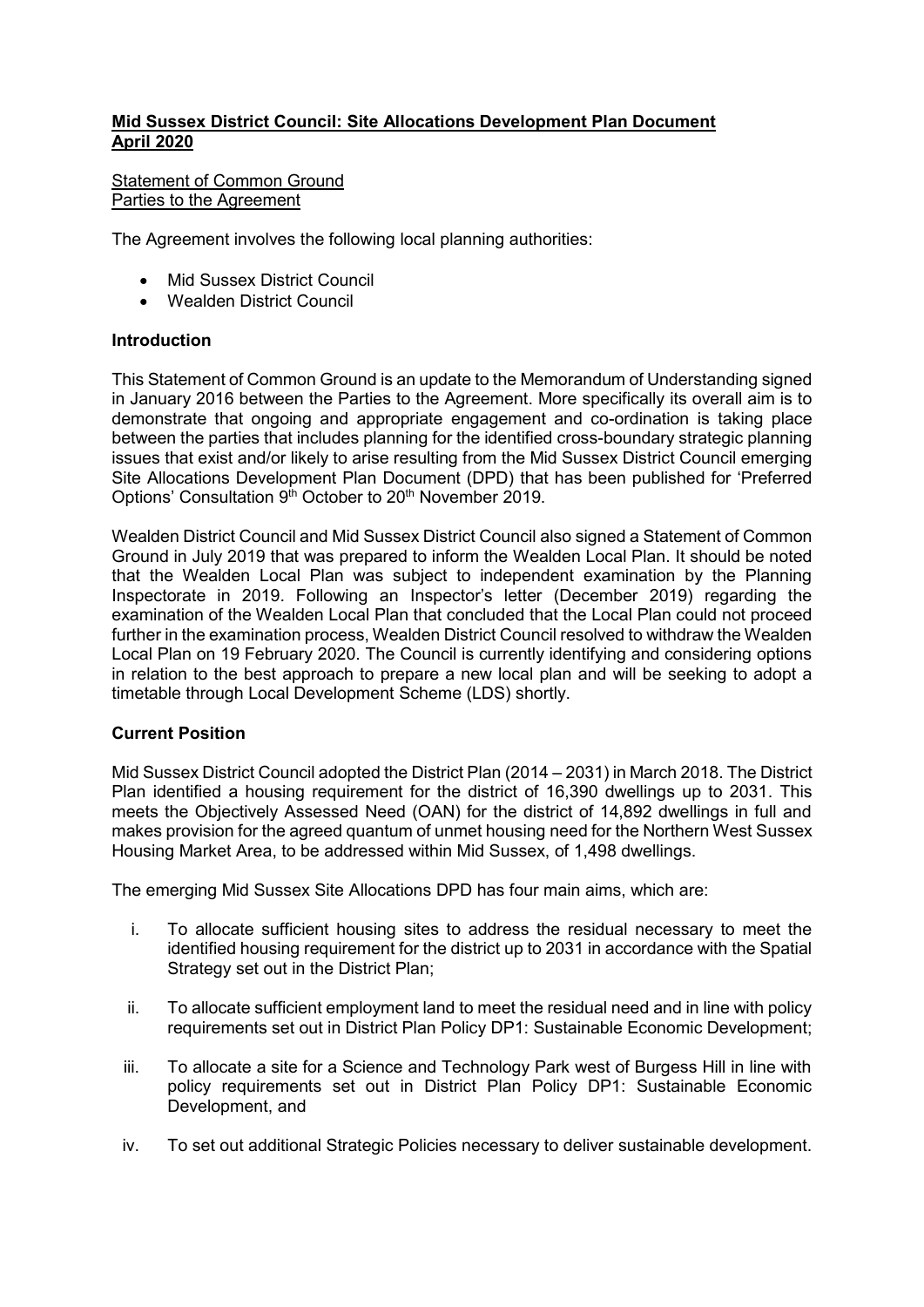The Site Allocations DPD policies are strategic and, once adopted, will form part of the Development Plan for the district.

The Site Allocations DPD proposes 22 housing site allocations and 7 employment site allocations to ensure that the housing and employment requirements as identified by the District Plan are met in full.

The Site Allocations DPD has been informed by a comprehensive suite of technical evidence, including Sustainability Appraisal and Habitats Regulations Assessment.

## **Strategic Planning Issues**

The following strategic/cross-boundary planning issues have been identified that relate to the Mid Sussex Site Allocations DPD and the parties:

## **1. Housing Provision**

Mid Sussex District Council adopted the District Plan (2014 – 2031) in March 2018. The District Plan identified a housing requirement for the district of 16,390 dwellings up to 2031. This meets the Objectively Assessed Need (OAN) for the district of 14,892 dwellings in full and makes provision for the agreed quantum of unmet housing need for the Northern West Sussex Housing Market Area, to be addressed within Mid Sussex, of 1,498 dwellings.

One of the aims of the Site Allocations DPD is to allocate sufficient housing sites to address the residual necessary to meet the identified housing requirement for the district up to 2031 in accordance with the Spatial Strategy set out in the District Plan. District Plan Policy DP4: Housing indicates that, as at 1<sup>st</sup> April 2017, there was a residual amount of 2,439 dwellings to be allocated through future Neighbourhood Plans and the Site Allocations DPD. This residual amount has been updated as at  $1<sup>st</sup>$  April 2019, and is now 1,507 dwellings.

Policy SA11: Additional Housing Allocations of the Site Allocations DPD proposes to allocate 22 housing sites, that will deliver around 1,962 dwellings. This amount ensures the residual is fully met and provides a reasonable over-allocation to provide flexibility.

The parties agree that the Site Allocations DPD is seeking to allocate sufficient sites to ensure the housing requirement for Mid Sussex is met in full. The Parties agree these allocations do not raise any cross-boundary issues and offer an opportunity to make a positive contribution to delivering sustainable residential development.

## **2. Ashdown Forest Special Protection Area and Special Area of Conservation**

The Site Allocations DPD is informed by a suite of technical evidence including the Habitats Regulations Assessment and air quality modelling work that comprehensively tests the emerging Site Allocations DPD options to ensure there is no adverse effect on the integrity of the Ashdown Forest Special Protection Area (SPA) and Special Area of Conservation (SAC).

The Regulation 18 Habitats Regulations Assessment concludes that at this point in time, the Site Allocations DPD does not present any potential risks to European sites that it is considered are not capable of being mitigated. New SANG options are proposed and are considered to present a viable option for additional SANG capacity to meet the growth provided for by the site allocations. The preferred growth scenario as presented in the Site Allocations DPD does not present air quality impacts that are significantly higher than other growth scenarios and includes additional measures in terms of highways improvements that will serve to improve the functioning of the road network and reduce congestion. The modelling results for the growth scenarios are such that the breaches of 1% of the critical loads are so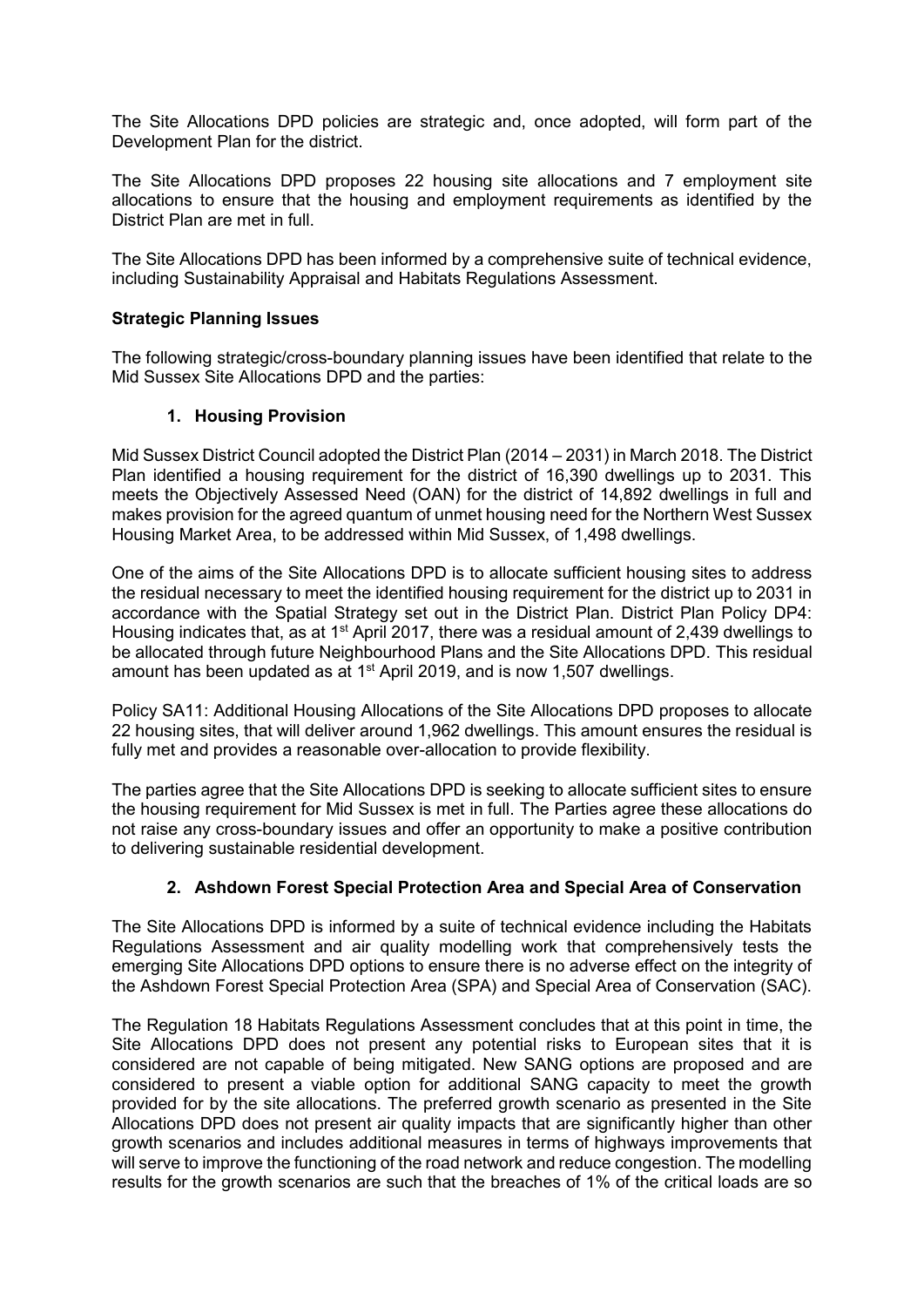low that, having regard for the wider context, are considered to be a minor retardation low enough to be ruled out from adverse effects. The Habitats Regulations Assessment will be updated and expanded accordingly to inform the Regulation 19 stage.

## SAC – Air Quality

Both parties are active members and attend regular meetings of the Ashdown Forest SAC Working Group, which is chaired by the South Downs National Park Authority. A separate Statement of Common Ground was prepared by the group and Mid Sussex District Council is a signatory of the Ashdown Forest Statement of Common Ground that was published in April 2018. Although Wealden District Council attended the Working Group and made amendments to the Ashdown Forest Statement of Common Ground, it did not become a signatory. Wealden District Council published a Position Paper outlining the reasons why the Council was not a signatory to the document. Following the withdrawal of the Wealden Local Plan and its associated evidence base, Wealden District Council is working collaboratively with the Ashdown Forest working group and in due course an updated SoCG will be drafted to reflect the current position.

The Ashdown Forest SAC Working Group is ongoing and both parties continue to work together alongside the other partners of the group.

#### SPA – Recreational Disturbance

Both parties are signatories to another Statement of Common Ground setting out a joint approach to the Ashdown Forest SPA in relation to visitor pressure. This sets out agreement that there is a role for a Strategic Access Management and Monitoring (SAMM) partnership for all relevant local authorities as they work together as part of a joint approach to mitigation for recreational disturbance for new residential development. Both parties have agreed that 7km is the appropriate mitigation zone to collect SAMM contributions, based on the technical evidence of the Ashdown Forest Visitor Survey. The SAMM partnership of six local authorities and the Conservators of Ashdown Forest works together on the formation and operation of a legal partnership for SAMM regarding the Ashdown Forest SPA to address issues arising from visitor pressure.

There is ongoing partnership work to progress the Joint SAMM Strategy.

#### **Liaison**

The parties have engaged on an ongoing basis throughout the preparation of the Site Allocations DPD. Specific engagement has taken place at key stages during plan preparation including revision of the methodology for identifying sites for potential allocation, including for the Strategic Housing and Employment Land Availability Assessment (SHELAA) and for site selection, and during preparation of the Draft Plan at 'Preferred Options' (Regulation 18) stage. Wealden District Council did provide a formal response to Mid Sussex District Council for its Draft Plan at the 'Preferred Options' (Regulation 18) stage.

## **Conclusion**

Wealden District Council and Mid Sussex District Council agree that they have engaged on an ongoing basis throughout preparation of the Site Allocations DPD and on this basis that the Duty-to-Cooperate has been met.

Wealden District Council and Mid Sussex District Council agree that there are no areas of disagreement between the parties relating to the emerging Site Allocations DPD and to